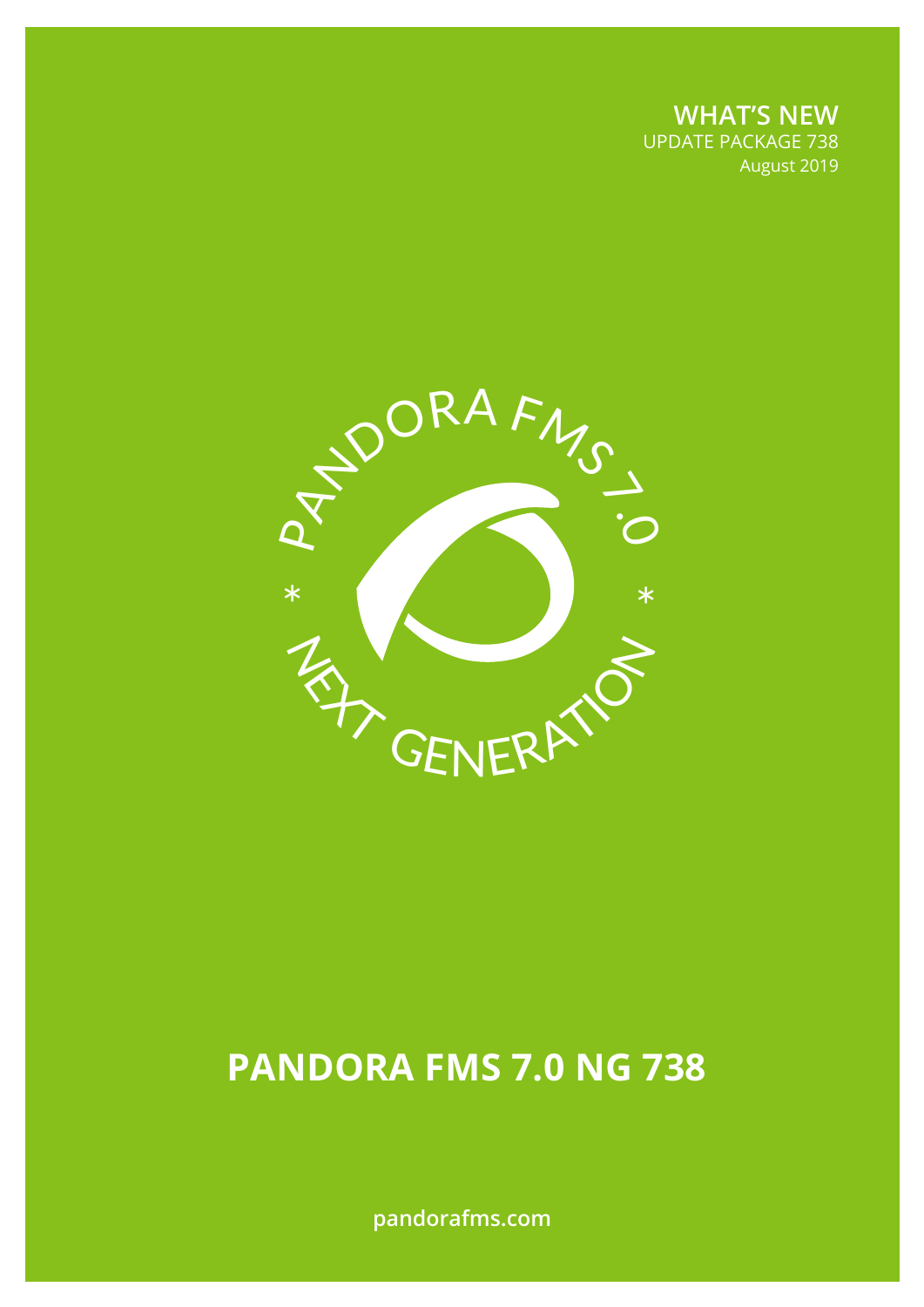

## NEW FEATURES AND DEVELOPMENTS

#### **New mass alerts added to policies**

Within the **creating alerts in policies** section, it is now possible to generate alerts - both normal and external - in a massive way. Previously, they had to be entered individually, having to type in the exact name in the external alerts.

With this release 738, a selector will appear in both views to be able to enter the modules easily and very quickly.

| Modules in policy per agents<br><b>Actions</b><br>Default : Mail to Admin<br>壶<br>summary.azure.compute.CPUUtilization<br>Add action<br>Default : Mail to Admin<br>▥<br>summary.azure.compute.NetworkPacketsIn<br>Add action<br>Default : Mail to Admin<br>而<br>summary.azure.compute.NetworkPacketsOut<br>Add action<br>Default : Mail to Admin<br>面<br>VM Network_connectedVMs<br>Add action<br>aummury.uzure.compute.prakvintoopa-<br>$\overline{a}$<br>summary.azure.compute.instances<br>summary.azure.compute.NetworkPacketsIn<br>summary.azure.compute.NetworkPacketsOut<br>Test 1<br>Test 2<br>$\boldsymbol{\mathrm{v}}$<br>Select<br>Alert template<br>VM Network_connectedVMs<br>VM Network_ifInOctects<br>VM Network_ifOperStatus<br>VM Network_ifOutOctects<br>$\blacktriangledown$<br>VM Network_overallStatus<br>⊙<br>Add<br>₽<br>⊕<br>?<br>门<br>S<br> ≊<br>坠<br><b>Test Alerts - Alerts</b><br>Module<br>Actions<br>Op.<br>Test 2<br>Default : Mail to Admin<br>丽<br>Default : Mail to Admin<br>Test 6<br>▥<br>$\overline{\mathfrak{m}}$<br>$\blacktriangleright$ Restart agent<br>Test 4<br>(Always)<br>$\Delta$<br>Test 1<br>Test 2<br>Test 3<br>Test 4<br>Test 5<br>Select<br>$\pmb{\mathrm{v}}$<br><b>Policy module</b><br>Test 6 | <b>Test Alerts - External alerts</b> | ? | ⊕ | 図<br>囜<br>$\infty$ | u. |
|------------------------------------------------------------------------------------------------------------------------------------------------------------------------------------------------------------------------------------------------------------------------------------------------------------------------------------------------------------------------------------------------------------------------------------------------------------------------------------------------------------------------------------------------------------------------------------------------------------------------------------------------------------------------------------------------------------------------------------------------------------------------------------------------------------------------------------------------------------------------------------------------------------------------------------------------------------------------------------------------------------------------------------------------------------------------------------------------------------------------------------------------------------------------------------------------------------------------------------------------------|--------------------------------------|---|---|--------------------|----|
|                                                                                                                                                                                                                                                                                                                                                                                                                                                                                                                                                                                                                                                                                                                                                                                                                                                                                                                                                                                                                                                                                                                                                                                                                                                      | Total items: 4                       |   |   |                    |    |
|                                                                                                                                                                                                                                                                                                                                                                                                                                                                                                                                                                                                                                                                                                                                                                                                                                                                                                                                                                                                                                                                                                                                                                                                                                                      | Alert                                |   |   |                    |    |
|                                                                                                                                                                                                                                                                                                                                                                                                                                                                                                                                                                                                                                                                                                                                                                                                                                                                                                                                                                                                                                                                                                                                                                                                                                                      | <b>Critical condition</b>            |   |   |                    |    |
|                                                                                                                                                                                                                                                                                                                                                                                                                                                                                                                                                                                                                                                                                                                                                                                                                                                                                                                                                                                                                                                                                                                                                                                                                                                      | <b>Critical condition</b>            |   |   |                    |    |
|                                                                                                                                                                                                                                                                                                                                                                                                                                                                                                                                                                                                                                                                                                                                                                                                                                                                                                                                                                                                                                                                                                                                                                                                                                                      | <b>Critical condition</b>            |   |   |                    |    |
|                                                                                                                                                                                                                                                                                                                                                                                                                                                                                                                                                                                                                                                                                                                                                                                                                                                                                                                                                                                                                                                                                                                                                                                                                                                      | <b>Critical condition</b>            |   |   |                    |    |
|                                                                                                                                                                                                                                                                                                                                                                                                                                                                                                                                                                                                                                                                                                                                                                                                                                                                                                                                                                                                                                                                                                                                                                                                                                                      | Modules in policy agents             |   |   |                    |    |
|                                                                                                                                                                                                                                                                                                                                                                                                                                                                                                                                                                                                                                                                                                                                                                                                                                                                                                                                                                                                                                                                                                                                                                                                                                                      | Total items: 3                       |   |   |                    |    |
|                                                                                                                                                                                                                                                                                                                                                                                                                                                                                                                                                                                                                                                                                                                                                                                                                                                                                                                                                                                                                                                                                                                                                                                                                                                      | <b>Template</b>                      |   |   |                    |    |
|                                                                                                                                                                                                                                                                                                                                                                                                                                                                                                                                                                                                                                                                                                                                                                                                                                                                                                                                                                                                                                                                                                                                                                                                                                                      | <b>Critical condition</b>            |   |   |                    |    |
|                                                                                                                                                                                                                                                                                                                                                                                                                                                                                                                                                                                                                                                                                                                                                                                                                                                                                                                                                                                                                                                                                                                                                                                                                                                      | <b>Warning condition</b>             |   |   |                    |    |
|                                                                                                                                                                                                                                                                                                                                                                                                                                                                                                                                                                                                                                                                                                                                                                                                                                                                                                                                                                                                                                                                                                                                                                                                                                                      | <b>Manual alert</b>                  |   |   |                    |    |
|                                                                                                                                                                                                                                                                                                                                                                                                                                                                                                                                                                                                                                                                                                                                                                                                                                                                                                                                                                                                                                                                                                                                                                                                                                                      | <b>Alert template</b>                |   |   |                    |    |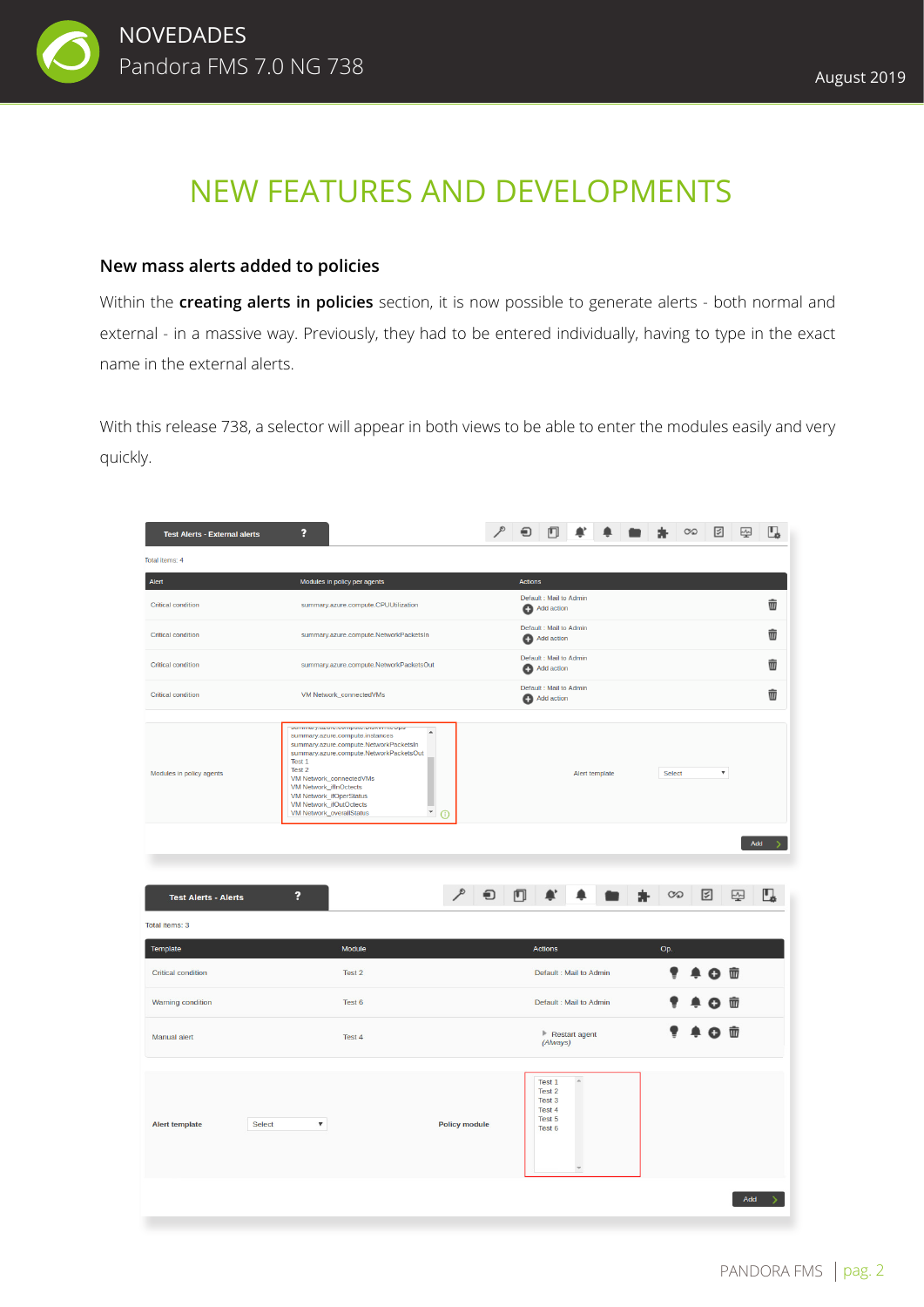

#### **New monitoring plugins**

New plugins have been created to monitor more environments and devices. The **Kubernetes** monitoring plugin stands out among them, which will be used to control applications in containers, in addition to having information on the environment such as:

- Amount of "pods" in the node.
- Occupancy percentage of "pods" in the node.
- Node CPU usage percentage.

#### **New default visual console**

This release 738 presents a **catalog with different visual consoles** pre configured for users to use, customizing them to their liking. These templates will make the use of these consoles easier since they are predefined in a new Pandora FMS installation.

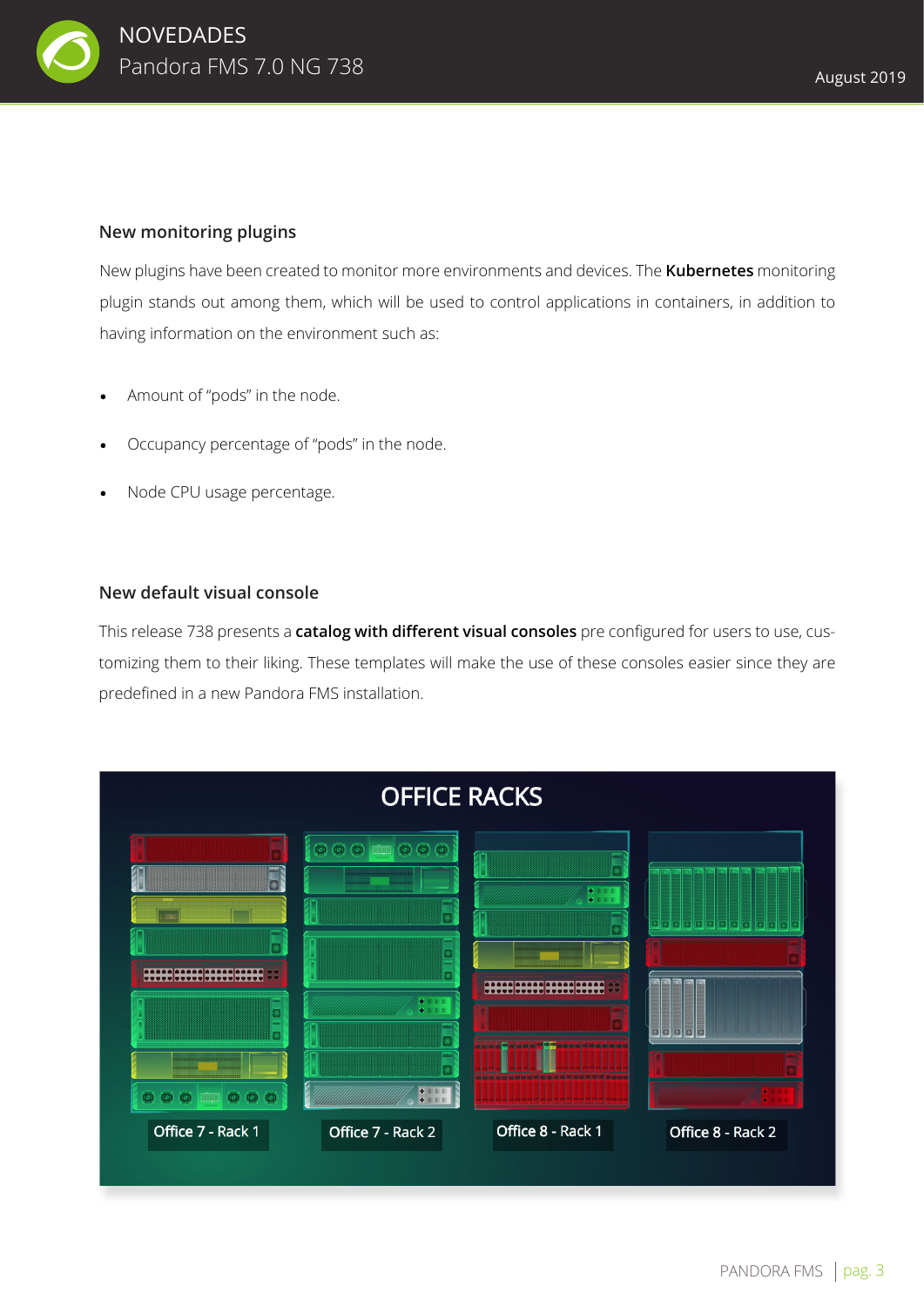

## **Other improvements**

#### **\* Visual enhancements**

As in past releases, improvement work is being done on the Pandora FMS console to make it much more user-friendly.

Among other visual changes, the default parameters shown by the events have been modified, since the colors of these events have been reconfigured according to severity. In addition, the **custom field view of the Metaconsole** has been improved to make it more visual for users in large environments.

#### **\* New macros**

In order to be able to massively make more configurations in Pandora FMS, new macros have been added to obtain information on the system in a global way. Among others, the macro *\_timefrom\_* has been added, which shows the data that is added in Items period before of the reports.

### **Troubleshooting**

**\*** Fixed an error that prevented the contents of a visual console from being displayed when deploying the **public link** in the Metaconsole.

**\*** Fixed an issue where if the **auto refresh** option was activated in the event view with full screen, the filter was not saved correctly, showing that one by default.

**\*** Fixed the bug whereby the global search engine did not detect the created **custom graphs** by name.

- **\*** Fixed an issue where graphics were not shown in **module views and** *tree view* in the Metaconsole.
- **\*** Fixed PDF creation errors in reports when entering custom graphs with the **TIP token activated.**
- **\*** Fixed a visual error of submenu deployment within the Metaconsole.

**\*** Fixed the bug where, if a plugin created by policy was to be disabled within a **software agent,** instead of being disabled, it was deleted.